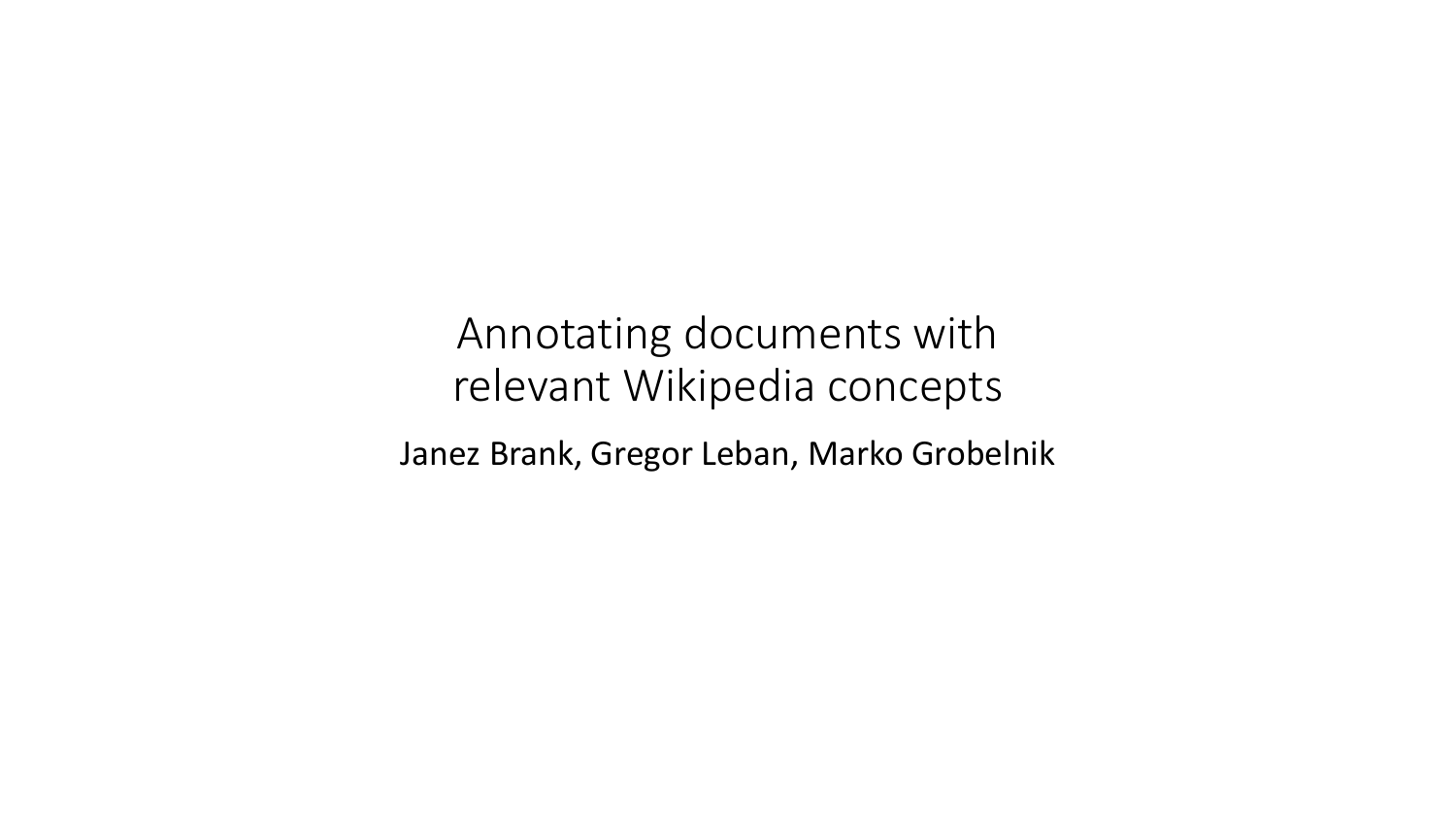### Motivation

- Semantic annotation / enrichment
- Wikification
	- Wikipedia pages ≈ Concepts
	- Text and links provide contextual information about each concept and relations between concepts
	- Multilingual, cross-language links between concepts
	- General-purpose, freely available
- Disambiguation
- Paralellization
- Main application: NewsFeed / EventRegistry
	- To augment documents with concepts before furter processing (e.g. clustering)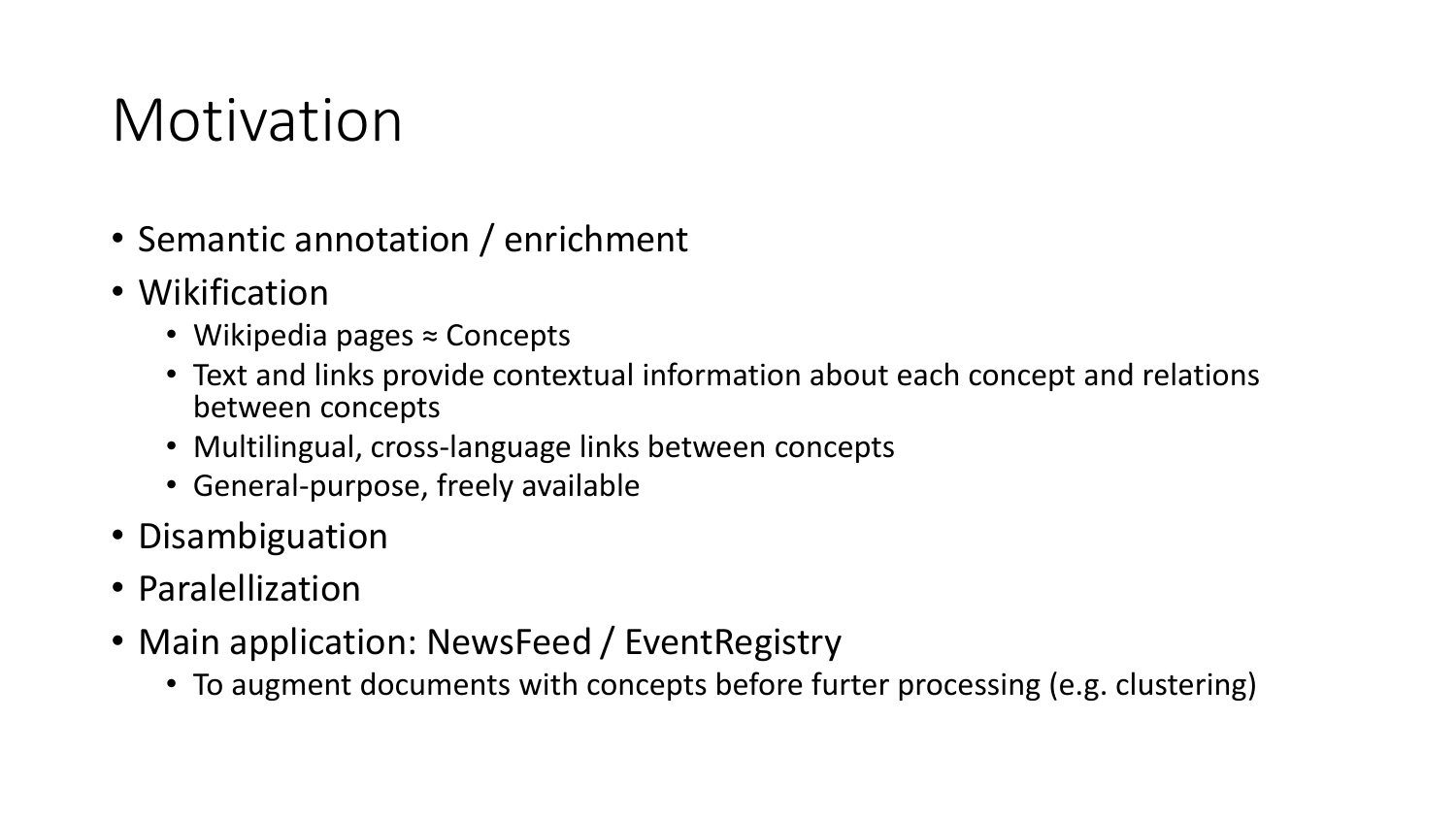### Mentions and candidate annotations

- Given an input document (that we want to annotate), which words/phrases refer to some concept from the Wikipedia?
- Use the internal links from the Wikipedia to identify such phrases
	- If some Wikipedia page contains a link with the anchor text *a* and target page *t*…
	- Whenever *a* occurs in our input document, we consider that as a (possible) mention of the concept *t*, and *t* is a candidate annotation for this input document

| А                                                                 | link target                                                                          |  |  |  |
|-------------------------------------------------------------------|--------------------------------------------------------------------------------------|--|--|--|
| https://en.wikipedia.org/wiki/British_Cattle_Movement_Service     | https://en.wikipedia.org/wiki/European_Union<br>Δ                                    |  |  |  |
| Ear tag number<br>$[$ edit $]$                                    | The European Union (EU) is a political and economic union of 28 member states tha    |  |  |  |
| Every bovine animal in the EU must have an ear tag in each ear: a | (1,728,099 sq mi), and an estimated population of over 510 million. The EU has devel |  |  |  |
| similar to the p<br>plastic tag (usually bu<br>Tanchor text       |                                                                                      |  |  |  |
| (a.k.a. link text)                                                |                                                                                      |  |  |  |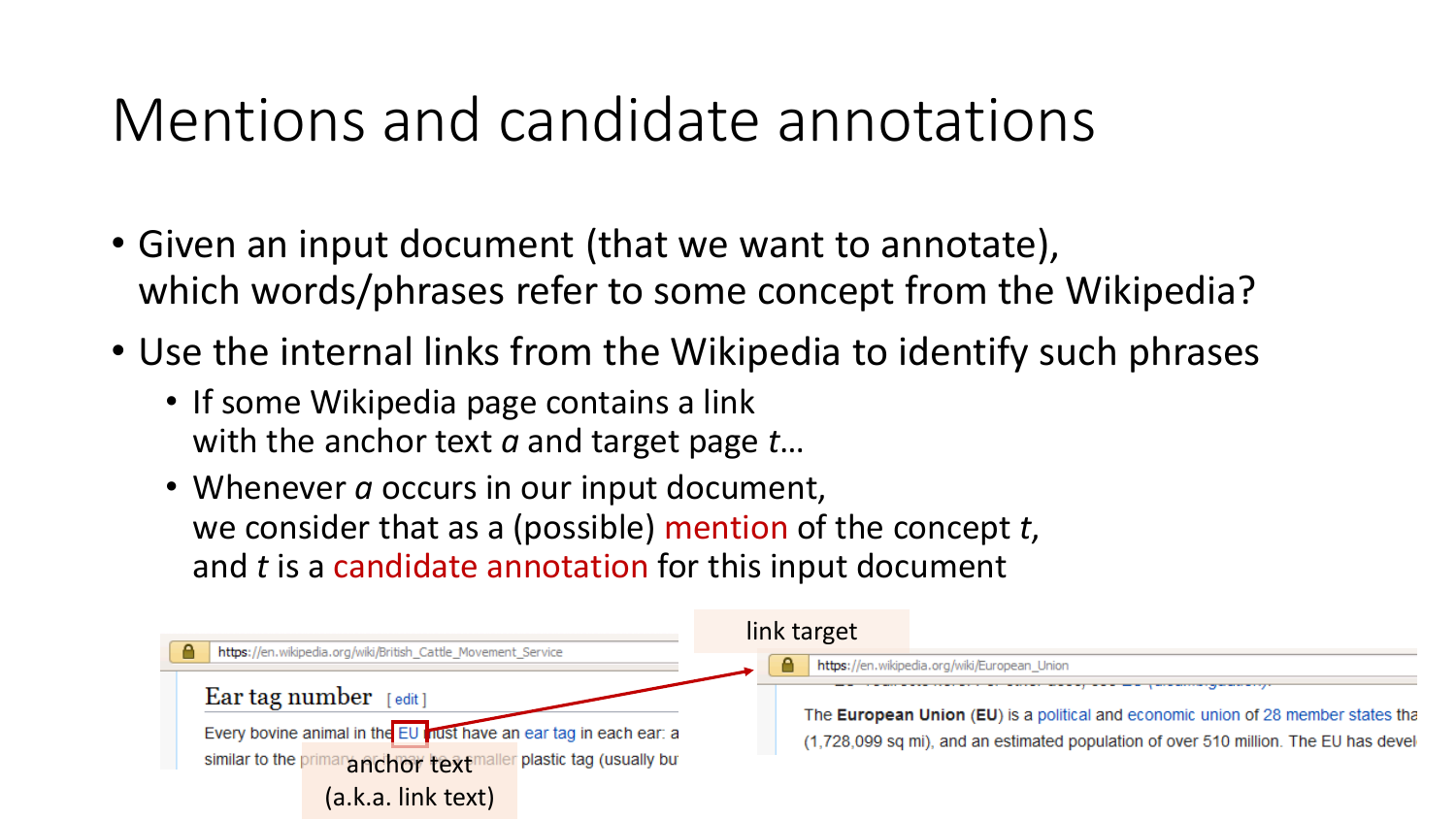# Disambiguation

- Problem: links with the same anchor text *a* can point to different targets *t*
- If *a* appears as a mention in our input document, which of those target concepts should we annotate the document with (if any)?
- Two approaches to disambiguation
	- Local disambiguation: disambiguate each mention separately
	- Global disambiguation: disambiguate all the mentions in the input document together
		- Intuition: the document *as a whole* is about some topic, therefore the annotations should (mostly) be about that topic as well
		- Document is about cars  $\rightarrow$  "Tesla Inc." is more likely than "Tesla (band)"
- Our wikifier uses a pagerank-based global disambiguation approach described by Zhang and Rettinger (2014)

#### **Targets**

Links with the anchor text Tesla point to the following pages. Click one of them to see where those links occur.

| <b>Target page</b>           | # of    | <b>Show</b>     |
|------------------------------|---------|-----------------|
|                              |         | sources sources |
| Tesla (band)                 | 240 >   |                 |
| Tesla, Inc.                  | 122 > > |                 |
| Tesla (unit)                 |         | $32 \geq$       |
| Nikola Tesla                 |         | 29 >            |
| Nvidia Tesla                 |         | $23 \geq$       |
| Tesla (Czechoslovak company) |         | $21 \geq$       |
| Tesla (microarchitecture)    |         | $18 \geq$       |
| Tesla (crater)               |         | 7 >             |
| <b>Corral Hollow</b>         |         | 7 >             |
| Tesla                        |         | $6 \geq$        |
| Tesla coil                   |         | $3 \geq 5$      |
| Tesla Model S                |         | 3 >             |
| <b>Tesla Roadster</b>        |         | $3 \geq 5$      |
| Tesla, West Virginia         |         | $3 \rightarrow$ |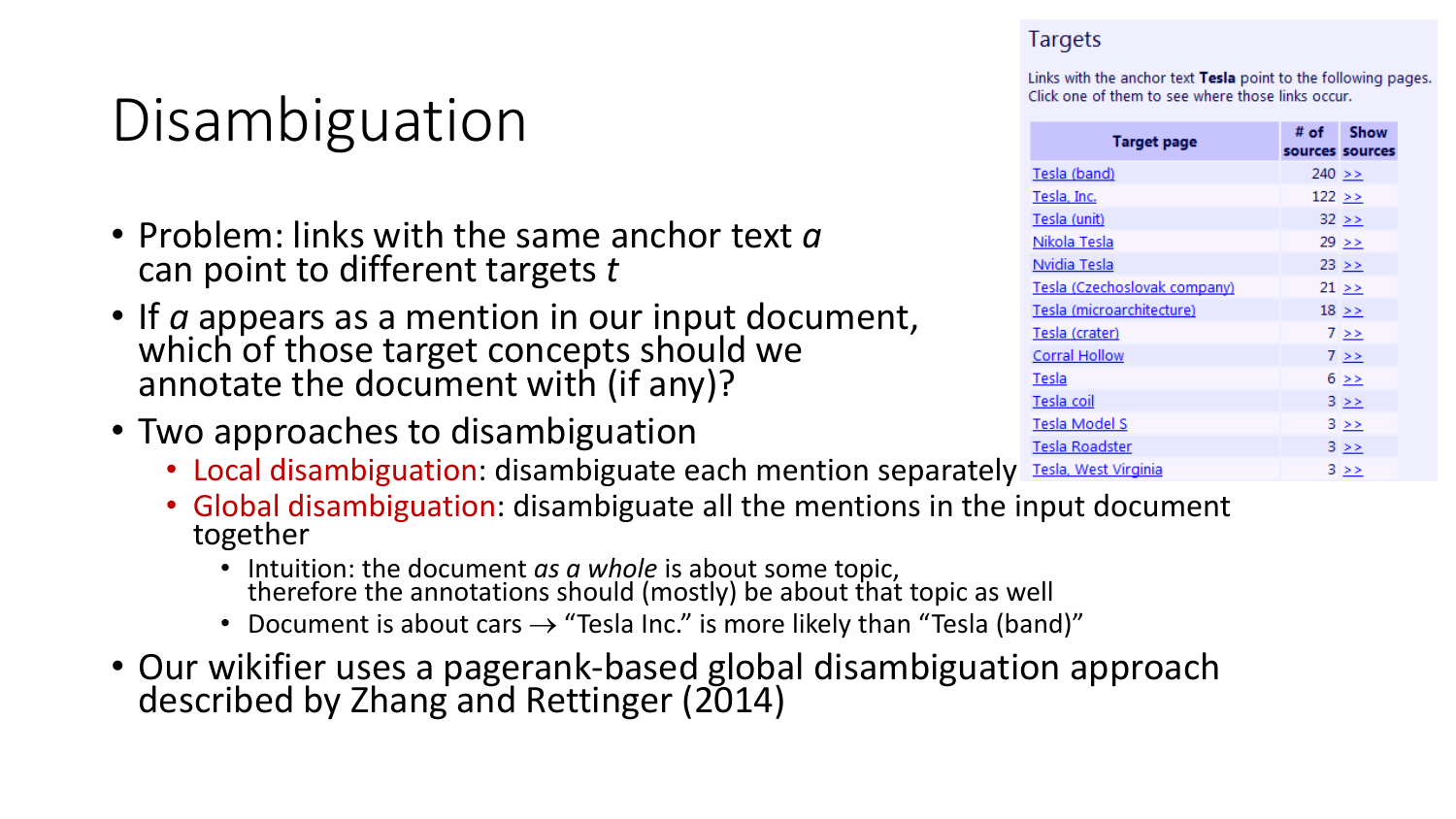- Construct a mention-concept graph
	- Bipartite graph: left vertices = mentions, right vertices = concepts
	- Transition probabilities:  $P(a \rightarrow t)$  = [number of links with anchor text *a* and target *t*] / [number of links with anchor text *a*]



#### In Pivotal Moment, Tesla Unveils Its First Mass-Market Sedan

Elon Musk, Tesla's chief executive, delivered 30 cars to employees chosen to be the first owners. The electric-car maker faces a challenge in meeting the sizable demand.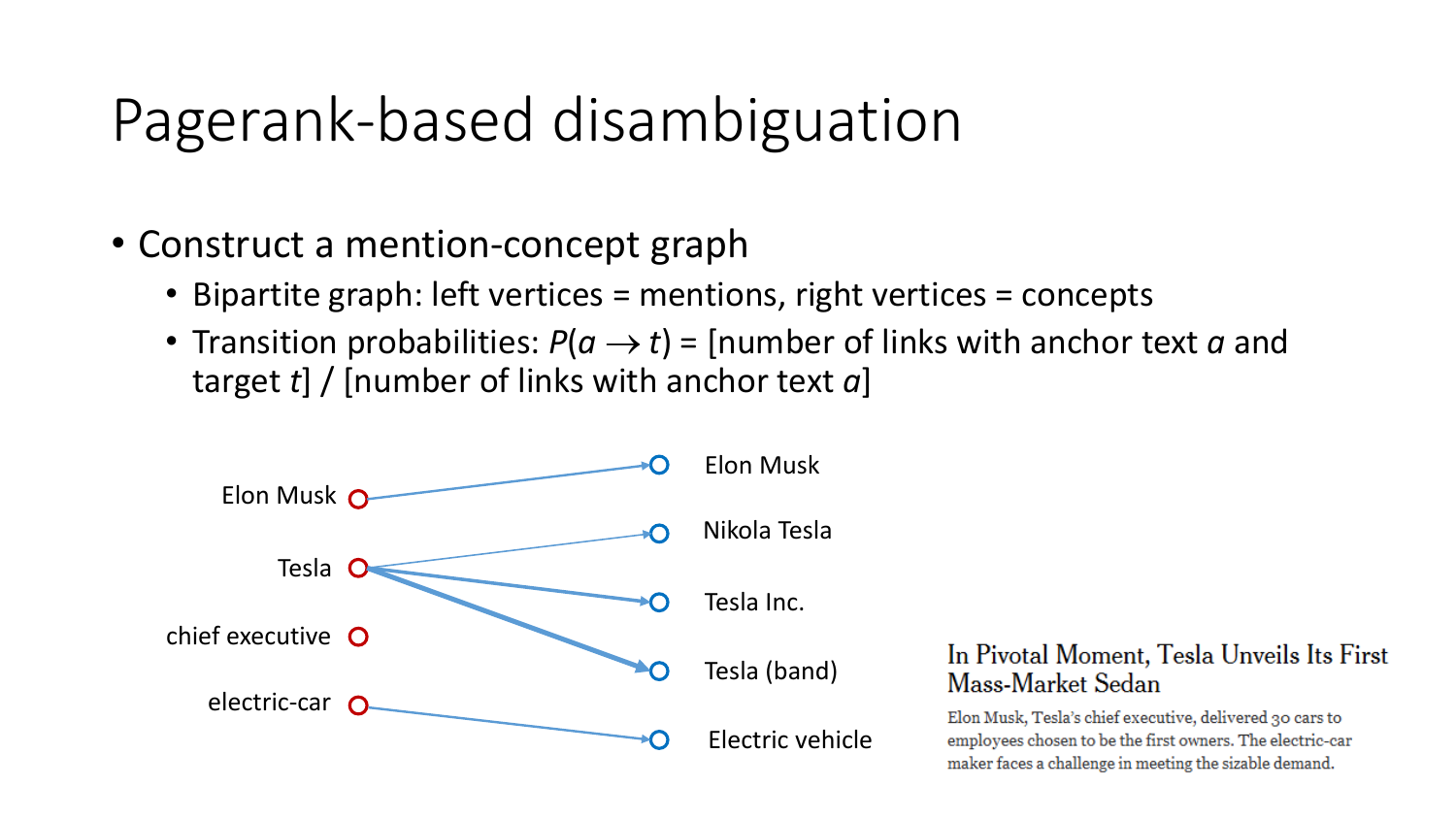- Add concept-concept links
	- Transition probabilities:  $P(c \rightarrow c') \propto SR(c, c')$
	- SR = "semantic relatedness" = 1 - $\ln \max(|L_c|, |L_{c'}|) - \ln |L_c \cap L_{c'}|$ ln N-ln min( $|L_c|, |L_{c'}|$ ) ,

where *L<sup>c</sup>* is the set of Wikipedia pages that contain a link to *c*



#### In Pivotal Moment, Tesla Unveils Its First Mass-Market Sedan

Elon Musk, Tesla's chief executive, delivered 30 cars to employees chosen to be the first owners. The electric-car maker faces a challenge in meeting the sizable demand.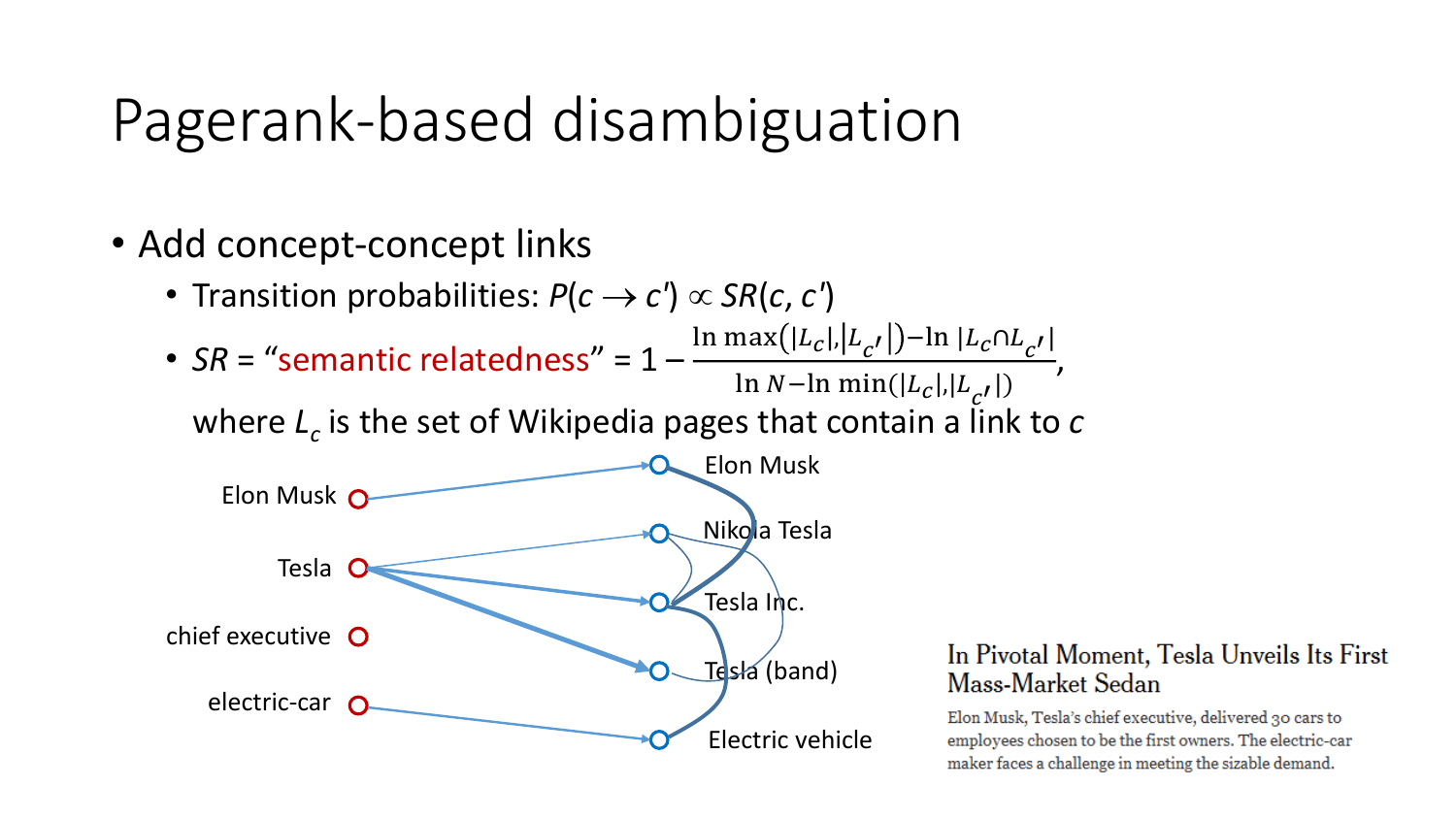- Compute pagerank
	- Iteration:  $PR_{new}(u) = \tau PR_0(u) + (1 \tau) \Sigma_v PR_{old}(v) P(v \rightarrow u)$
	- Baseline pagerank:  $PR_0(u) = 0$  if *u* is a concept vertex
	- For a mention vertex:  $PR_0(u) \propto$  [number of Wikipedia pages containing *u* as the anchor-text of a link] / [number of Wikipedia pages containing *u*].



#### In Pivotal Moment, Tesla Unveils Its First Mass-Market Sedan

Elon Musk, Tesla's chief executive, delivered 30 cars to employees chosen to be the first owners. The electric-car maker faces a challenge in meeting the sizable demand.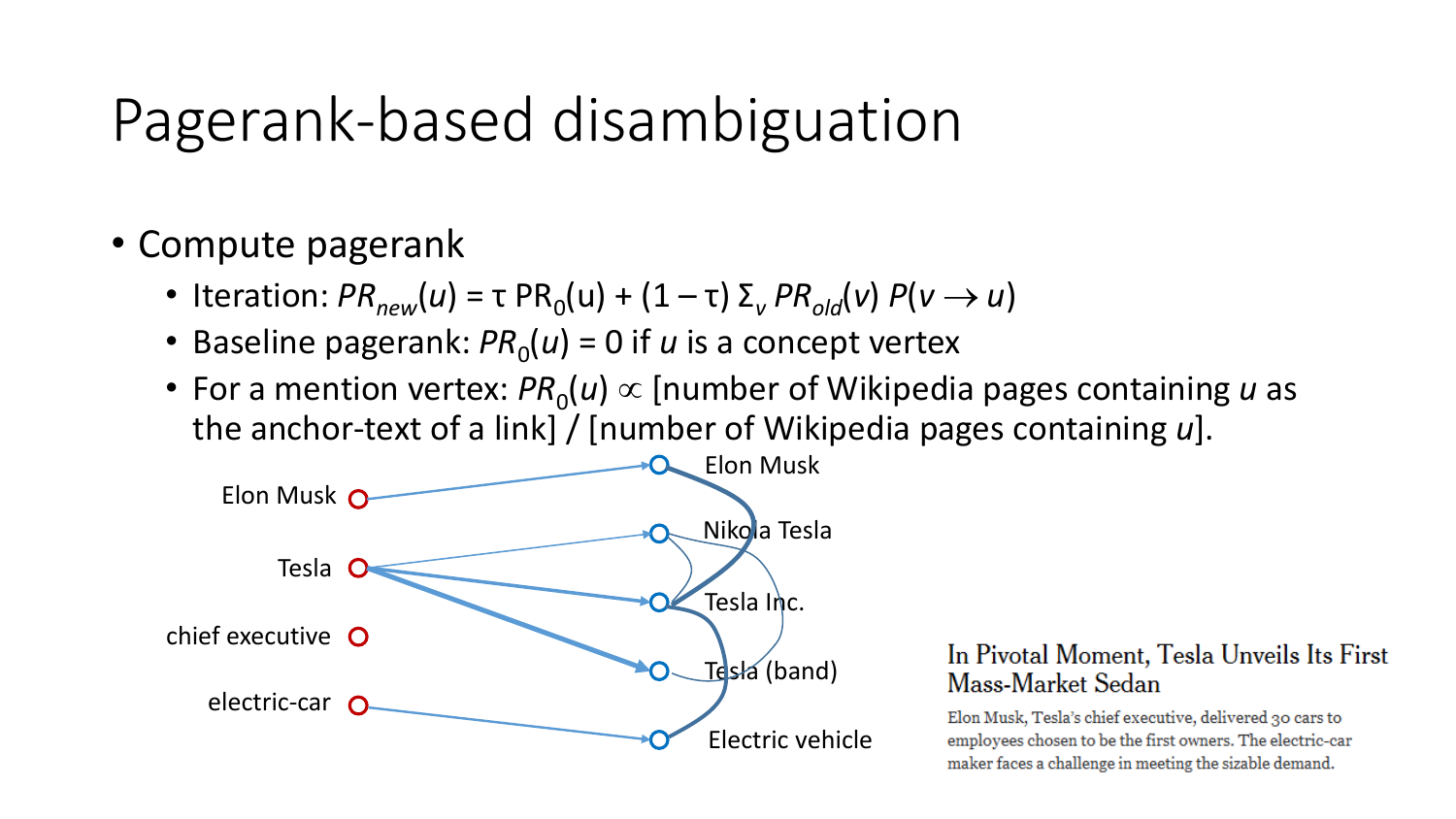- If a mention has several candidate annotations, use the one with the highest pagerank
	- We say that this mention supports this annotation
- Intuition: pagerank flows into a concept vertex *c*
	- From mentions *a* for which links with the anchor-text *a* often point to the target page *c*
	- And from other concepts c' that are semantically closely re
- Thus a set of semantically related concepts (that are adequately supported by some mentions) will boost each other and come out on top
	- …which is just what global disambiguation is about

|                   | <b>PR</b> | <b>Target</b>                                            |
|-------------------|-----------|----------------------------------------------------------|
|                   | 0.0182    | Tesla, Inc.                                              |
|                   | 0.0179    | Nikola Tesla                                             |
|                   |           | 0.0157 Tesla Model S                                     |
|                   |           | 0.0141 Tesla Roadster                                    |
|                   |           | 0.0124 Tesla coil                                        |
|                   |           | 0.0093 Tesla (band)                                      |
|                   |           |                                                          |
| Mass-Market Sedan |           | In Pivotal Moment, Tesla Unveils Its First               |
|                   |           | Elon Musk, Tesla's chief executive, delivered 30 cars to |

Elo employees chosen to be the first owners. The electric-car maker faces a challenge in meeting the sizable demand.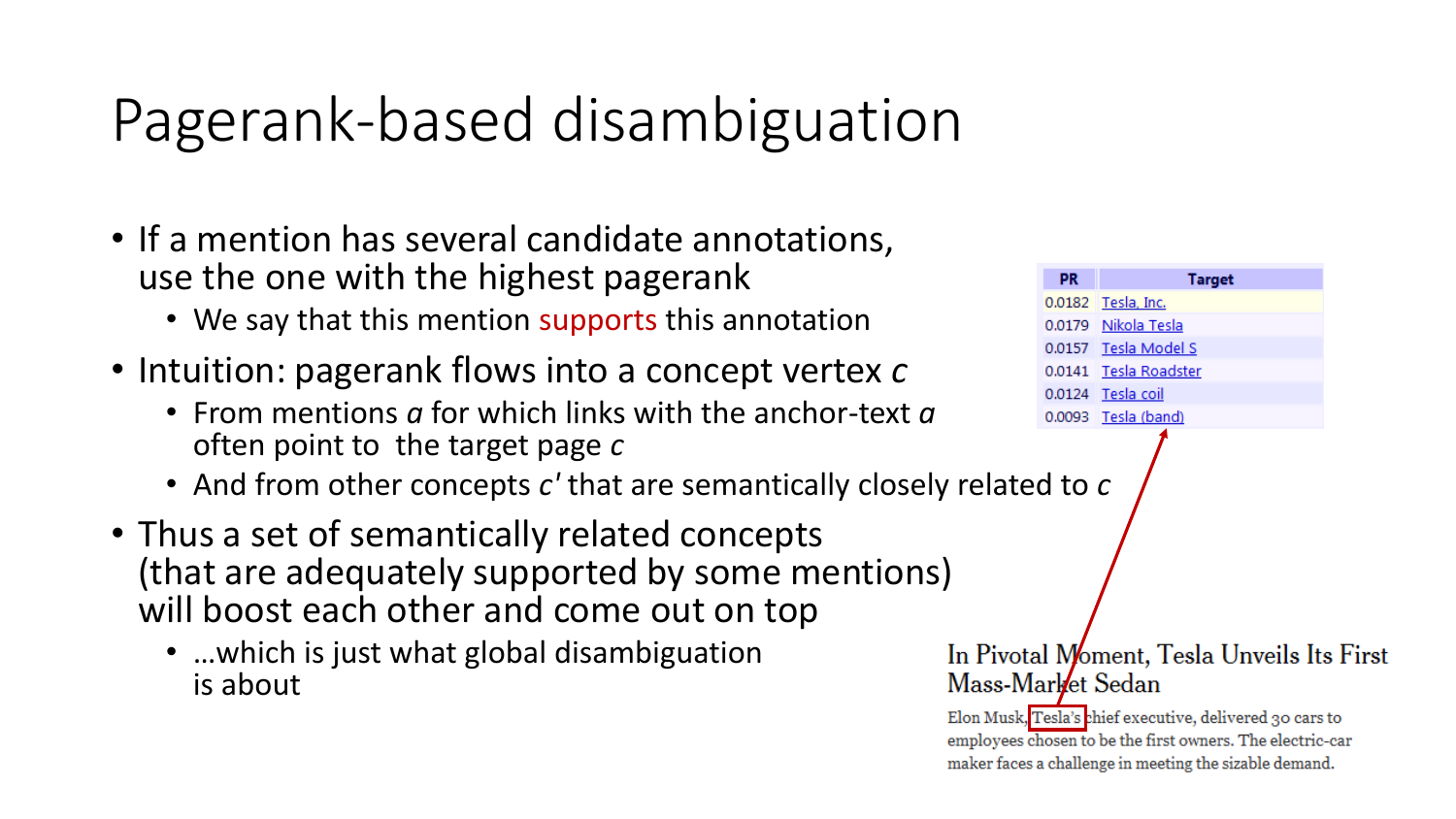s with the anchor text country point to the following pag

# Highly ambiguous mentions

- Some mentions appear as the anchor text of links to a very large number of different pages
	- Including all these pages as concept vertices in the mention-concept graph would introduce noise
	- The graph would become huge and pagerank computation would be too slow
- Heuristics to deal with this:
	- If the entropy  $H$ (link target | anchor text =  $a$ ) is above a certain threshold (e.g. 3 bits), ignore the mention as being too ambiguous
	- Use only the 20 most frequently occurring concepts
	- If the mention consists entirely of stopwords (e.g. top 200 most frequent words in the language), ignore it
	- Ignore concepts that belong to certain WikiData categories (e.g. lists)

| <b>Target page</b>                                  | # of<br>source:          |
|-----------------------------------------------------|--------------------------|
| <b>Country music</b><br>Country                     | 5091<br>487              |
| <b>Nation state</b>                                 | 91                       |
| Venezuela                                           | 27                       |
| Rural area                                          | $\overline{2}$           |
| <b>Hot Country Songs</b>                            | 2 <sup>5</sup>           |
| List of sovereign states                            | 17                       |
| <b>United States</b>                                | 1 <sup>2</sup>           |
| India                                               | $\overline{1}$           |
| <b>Turkey</b>                                       | 11                       |
| Sovereign state                                     | 11                       |
| Ecuador                                             | Ś                        |
| <b>Denmark</b>                                      | ś                        |
| <b>Bolivia</b>                                      | Ī                        |
| Countries of the United Kingdom                     | ī                        |
| Pakistan                                            |                          |
| <b>Dominican Republic</b>                           |                          |
| Country rock                                        | and and and act and      |
| <b>Indonesia</b>                                    |                          |
| Russia<br><b>Philippines</b>                        |                          |
| <b>Brazil</b>                                       | $\epsilon$               |
| Mexico                                              | $\epsilon$               |
| <b>Nation</b>                                       |                          |
| <b>Chile</b>                                        |                          |
| <b>South Africa</b>                                 |                          |
| Spain                                               |                          |
| <b>Canadian country music</b>                       |                          |
| <b>Mauritius</b>                                    |                          |
| Georgia (country)                                   |                          |
| Angola                                              |                          |
| <b>Australian country music</b>                     |                          |
| <u>Nicaragua</u> de contrar la contrar de la contra | l                        |
| Guatemala                                           | $\frac{2}{2}$            |
| England                                             |                          |
| <b>Trinidad and Tobago</b>                          | $\frac{1}{2}$            |
| <u>Slovakia</u><br>Argentina                        |                          |
| <b>Costa Rica</b>                                   | $\overline{\phantom{a}}$ |
| Greece                                              | ź                        |
| <u>Albania</u>                                      | ł                        |
| Croatia                                             |                          |
| <b>Belgium</b>                                      |                          |
| <b>English country house</b>                        |                          |
| Montenegro                                          |                          |
| Canada                                              |                          |
| Germany                                             |                          |
| Germany at the 2012 Summer Olympics                 |                          |
| South Korea                                         |                          |
| <b>France</b>                                       |                          |
| Colombia                                            |                          |
| Romania                                             |                          |
| Kazakhstan                                          |                          |
| Uruguay                                             |                          |
| <b>Bangladesh</b>                                   |                          |
| Poland<br>Lebanon                                   |                          |
|                                                     |                          |
| Tanzania<br><b>Czech Republic</b>                   |                          |
| Switzerland                                         |                          |
| Zimbabwe                                            |                          |
| Norway                                              | ś                        |
|                                                     |                          |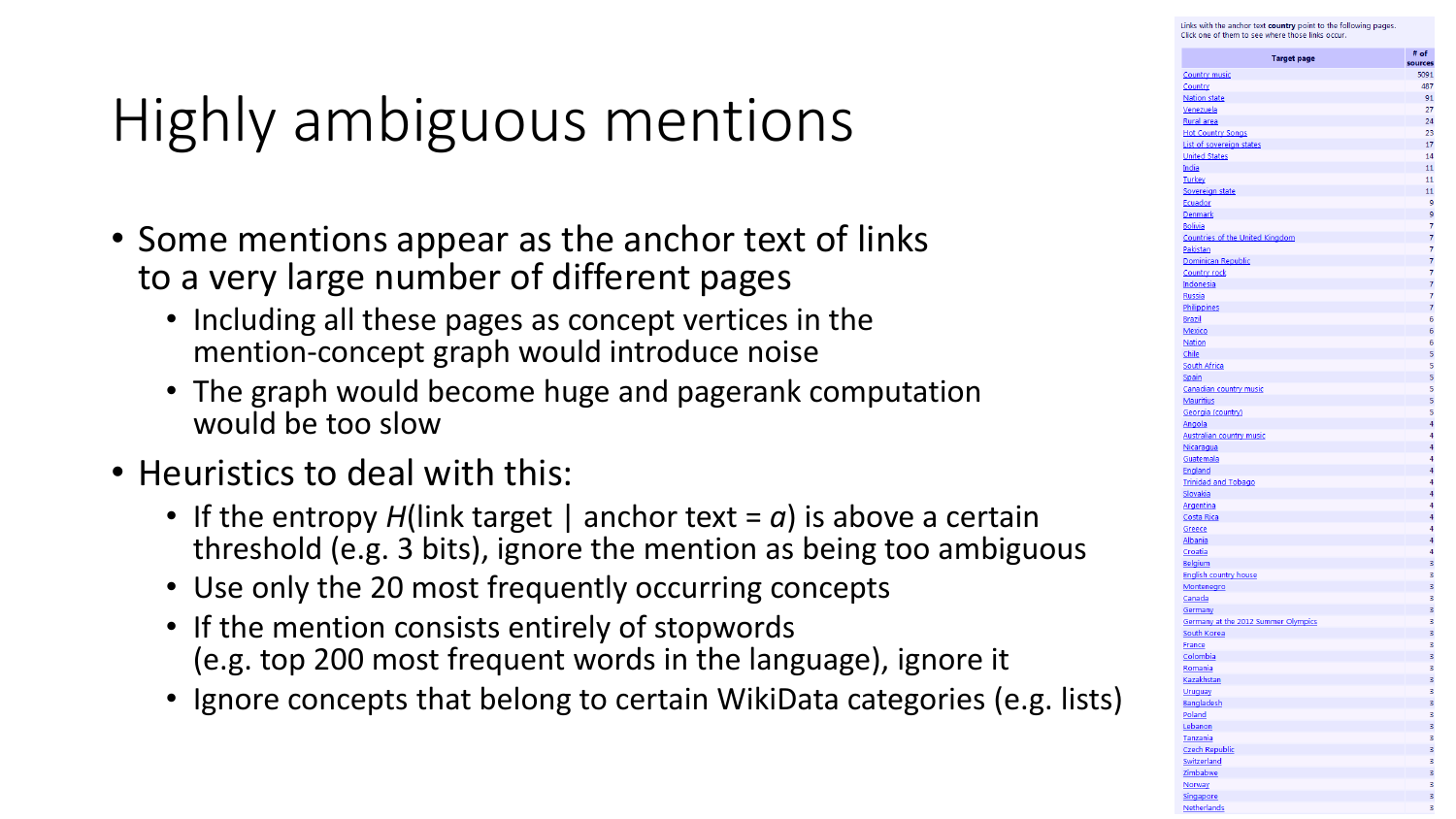### Miscellaneous heuristics

- Alternative definitions of semantic relatedness:
	- Instead of comparing sets of immediate predecessors in the Wikipedia link graph, we can use immediate successors or all neighbours (predecessors + successors)
- Two-stage disambiguation process:
	- Use a second scoring function to re-rank the top e.g. 20 candidates (by pagerank) before choosing which one to use as the annotation
	- $score(c|a) = w_1 f(P(c|a)) PR(c) + w_2 S(c, d) + s_3 LS(c, a)$ 
		- $f(x) = 1$  or *x* or  $log(x)$
		- *P*(*c*|*a*) = probability that the target of a link is *c* given that its anchor text is *a*
		- *S*(*c*, *d*) = cosine similarity between the input document *d* and the Wikipedia page for *c*
		- *LS*(*c*, *a*) = cosine similarity between the context of *a* (in *d*) and the context of links to *c* (in the Wikipedia)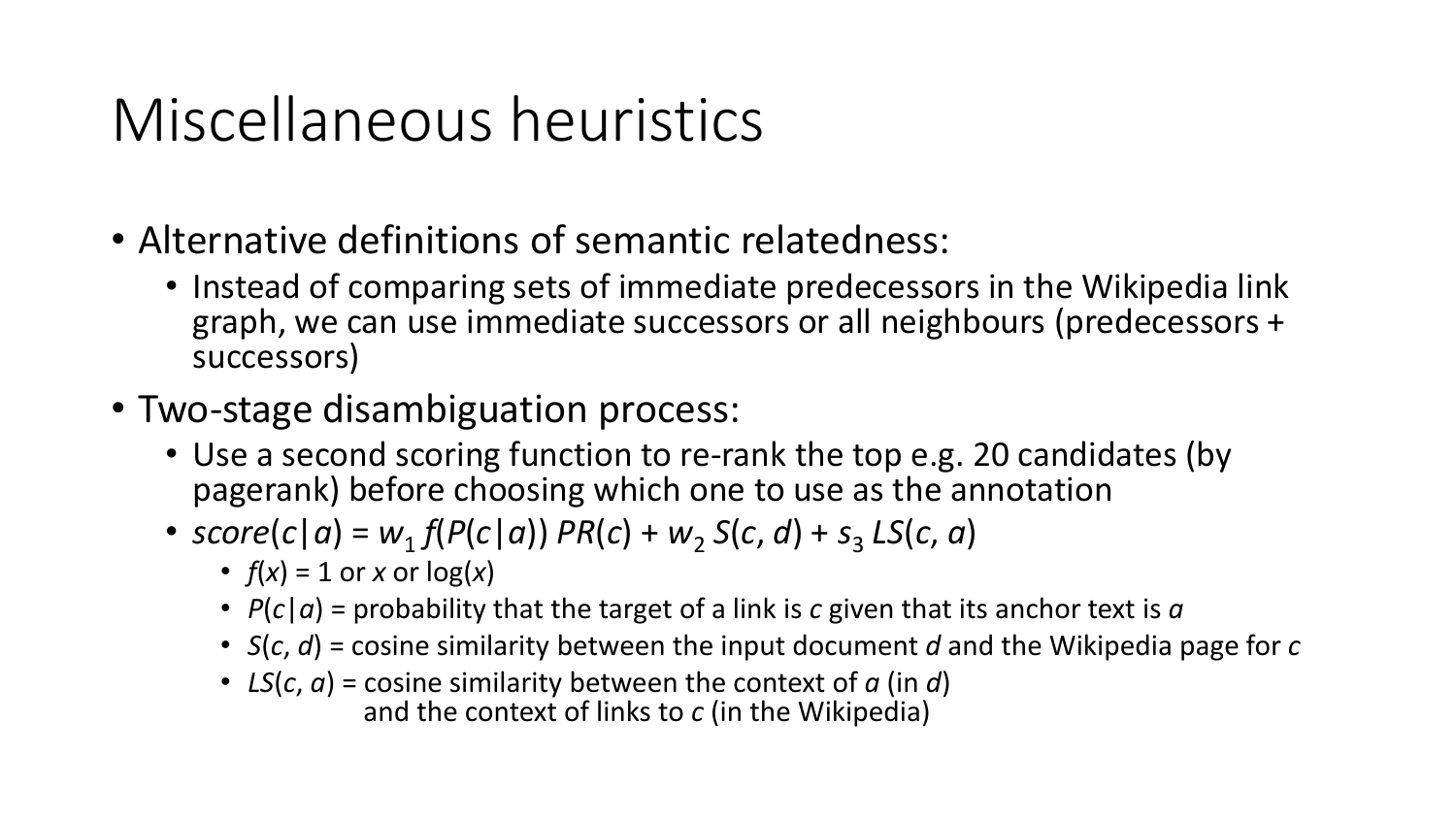#### Implementation

- Suitable for parallel processing
	- Multiple input documents can be processed in parallel, independently of each other
- Can work with any language for which a (sufficiently large) Wikipedia is available
- Our implementation is available on<http://wikifier.org/>
	- Currently handling about 500,000 requests per day (total length of input documents: 1.2 GB per day) with plenty of CPU time to spare
	- Supports 134 languages (all languages for which a Wikipedia of at least 1000 pages is available)
		- This is too small for good coverage, but ~60 languages have a Wikipedia of at least 100,000 pages, which can already be useful
	- Can optionally return WikiData/DbPedia class memberships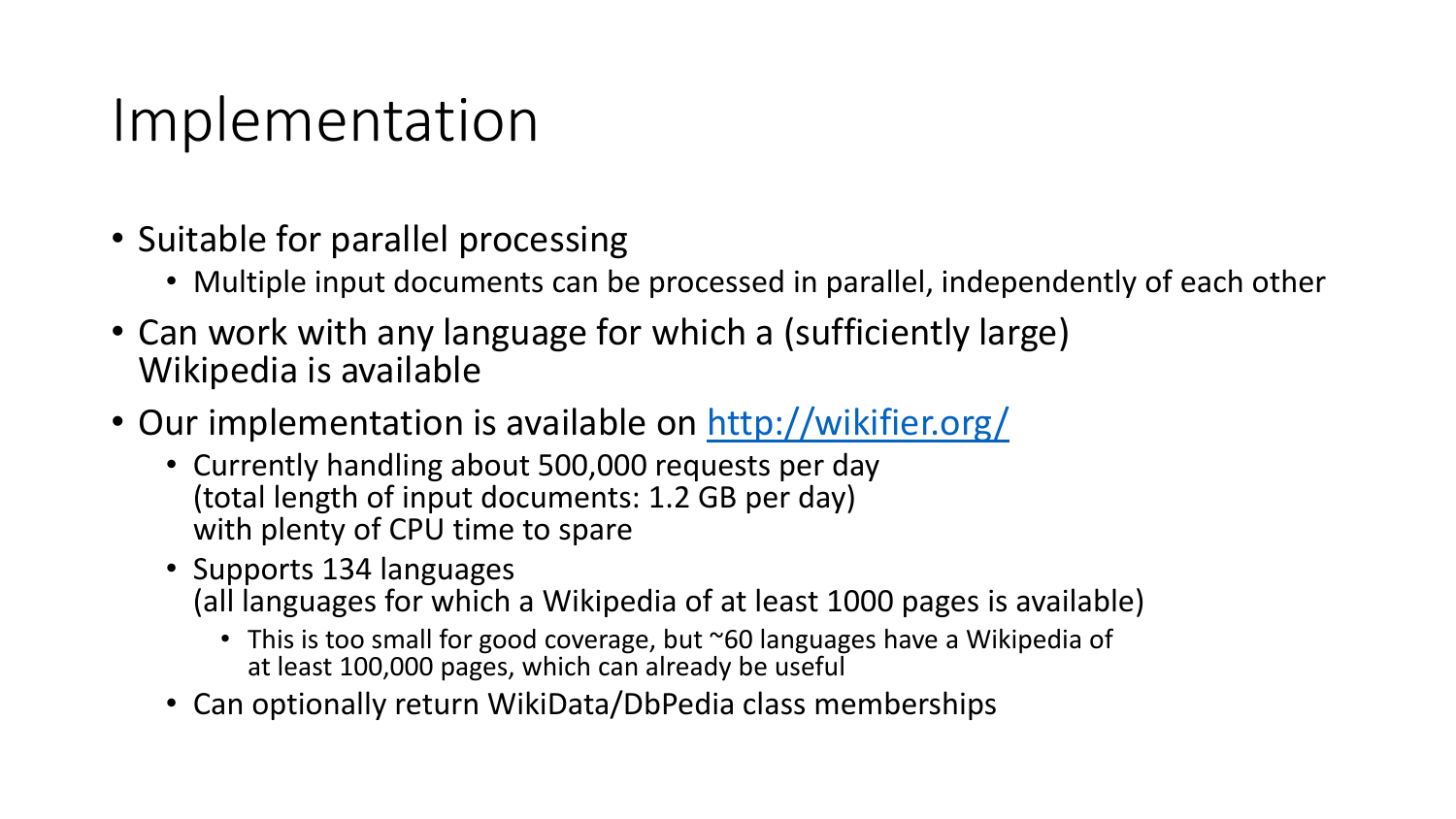# Comparison of different wikifiers

- Manually annotated set of 1393 news articles, originally prepared by the authors of AIDA
- For a given wikifier *w*, consider its set of annotations  $A_w = \{ (d, c) : \text{the } w \text{ is the } c \text{ is the } c \text{ is the } c \text{ is the } c \text{ is the } c \text{ is the } c \text{ is the } c \text{ is the } c \text{ is the } c \text{ is the } c \text{ is the } c \text{ is the } c \text{ is the } c \text{ is the } c \text{ is the } c \text{ is the } c \text{ is the } c \text{ is the } c \text{ is the } c \text{ is the } c \text{$ wikifier w has annotated the document  $d$  with the concept  $c$  }.
	- We can use the  $F_1$ -measure (or precision, recall, etc.) to compare two such sets to  $F_1$ -measure (or precision, recall, etc.) to compare two such sets to measure the agreement between wikifiers and/or the gold standard.
- Overall there is little agreement between different wikifiers, which suggests that wikification as a task is too poorly/vaguely defined
	- What does it mean for a concept *c* to be relevant to /mentioned in the document *d*?
	- What sort of concepts do we want? Just entities? Everything?

|                 | Gold | <b>JSI</b>              | <b>AIDA</b> | Waikato | <b>Babelfy</b> | Illinois | Spotlight |
|-----------------|------|-------------------------|-------------|---------|----------------|----------|-----------|
| Gold            |      | $1.000 \mid 0.593 \mid$ | 0.723       | 0.372   | 0.323          | 0.476    | 0.279     |
| <b>JSI</b>      |      | 1.000                   | 0.625       | 0.527   | 0.431          | 0.489    | 0.363     |
| <b>AIDA</b>     |      |                         | 1.000       | 0.372   | 0.352          | 0.434    | 0.356     |
| Waikato         |      |                         |             | 1.000   | 0.481          | 0.564    | 0.474     |
| <b>Babelfy</b>  |      |                         |             |         | 1.000          | 0.434    | 0.356     |
| <b>Illinois</b> |      |                         |             |         |                | 1.000    | 0.376     |
| Spotlight       |      |                         |             |         |                |          | 1.000     |

**Table 1:**  $F_1$  measure of agreement between the various wikifiers and the gold standard.